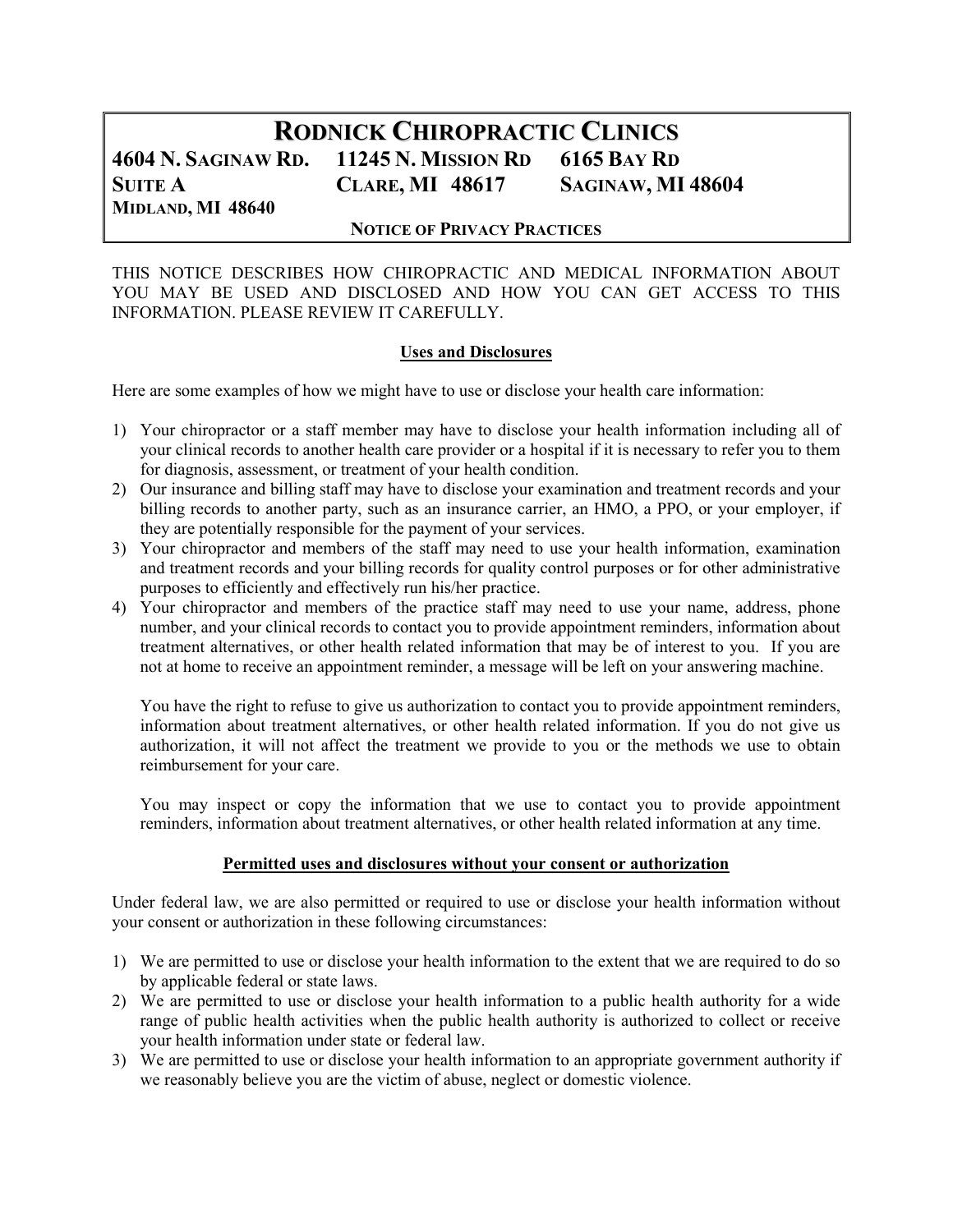# Notice of Privacy Practices

- 4) We are permitted to use or disclose your health information for state and federal health oversight activities of the health care system and government benefit programs.
- 5) We are permitted to use or disclose your health information in response to a court order or, in response to a subpoena, discovery request, or other lawful purpose.
- 6) We are permitted to use or disclose your health information to a law enforcement official as required by laws that require us to report certain types of wounds or physical injuries or, to comply with court orders, a grand jury subpoena, or administrative requests authorized by the law.
- 7) We are permitted to use or disclose your health information to an appropriate law enforcement authority if the disclosure is necessary to prevent or lesson a serious and imminent threat to the health or safety of a person or the public.
- 8) We are permitted to use or disclose your health information to a correctional institution if we provide health care services to you as an inmate.
- 9) We are permitted to use or disclose your health information if we provide health care services to you in an emergency.
- 10) We are permitted to use or disclose your health information if we provide care to you that is related to a work place injury to the extent necessary to comply with Michigan's worker's compensation laws.

Other than the circumstances described in the preceding examples, any other use or disclosure of your health information will only be made with your written authorization.

## Your right to revoke your authorization

You may revoke your authorization to us at any time; however, your revocation must be in writing. There are two circumstances under which we will not be able to honor your revocation request:

- 1) If we have already released your health information before we receive your request to revoke your authorization.
- 2) If you were required to give your authorization as a condition of obtaining insurance, the insurance company may have a right to your health information if they decide to contest any of your claims.

#### Your right to limit uses or disclosures

If there are health care providers, hospitals, employers, insurers or other individuals or organizations to whom you do not want us to disclose your health information, please let us know, in writing, what individuals or organizations to whom you do not want us to disclose your health care information. We are not required to agree to your restrictions. However, if we agree with your restrictions, the restriction is binding on us. If we do not agree to your restrictions, you may drop your request or you are free to seek care from another health care provider.

#### Your right to receive confidential communication regarding your health information

We normally provide information about your health to you in person at the time you receive chiropractic services from us. We may also mail you information regarding your health or about the status of your account. We will do our best to accommodate any reasonable request if you would like to receive information about your health or the services that we provide at a place other than your home or, if you would like the information in a different form. To help us respond to your needs, please make any request in writing.

#### Your right to inspect and copy your health information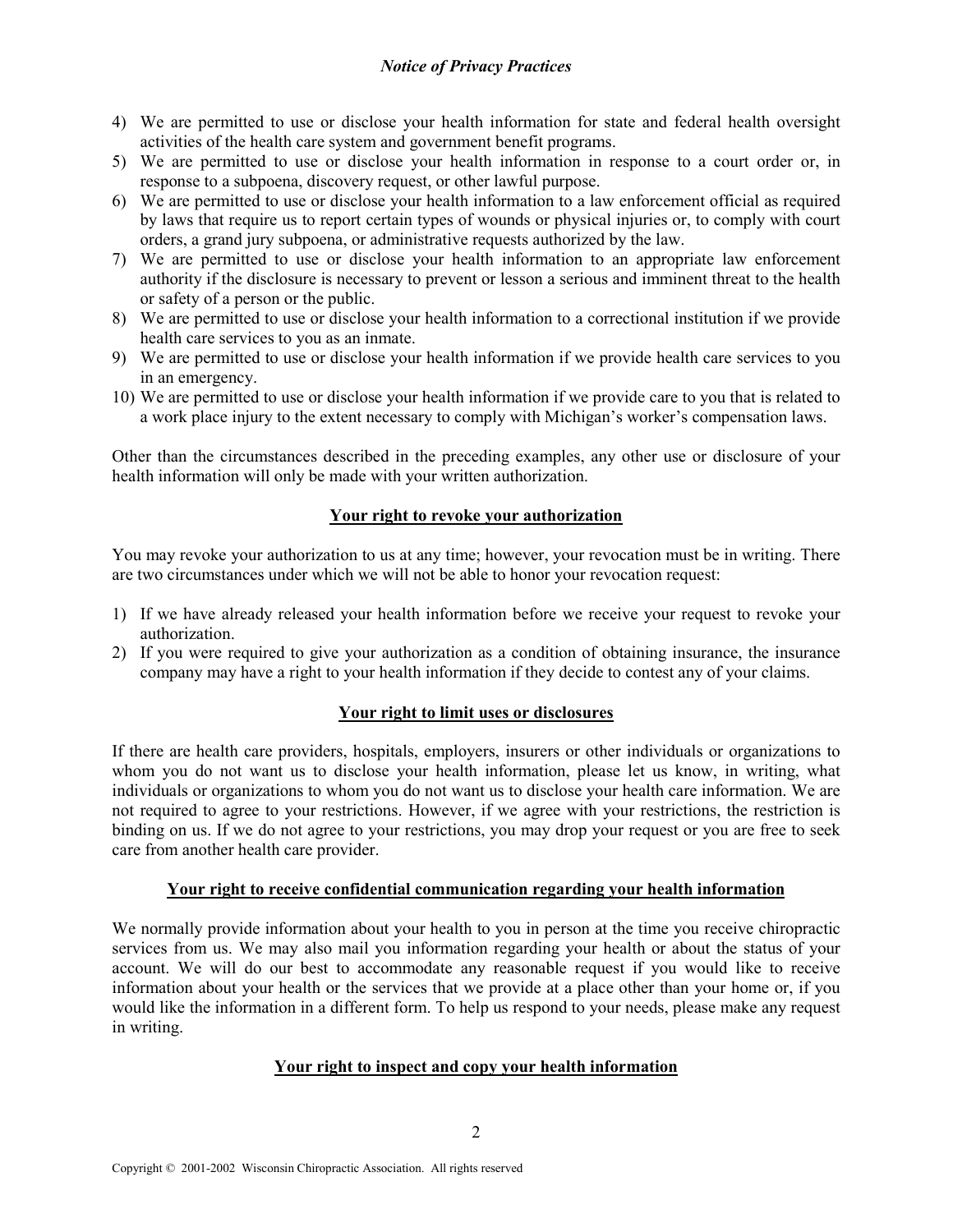## Notice of Privacy Practices

You have the right to inspect and/or copy your health information for seven years from the date that the record was created or as long as the information remains in our files. We require your request to inspect and/or copy your health information to be in writing. We may refuse your request if the information is for use in a civil, criminal, or administrative action or proceeding which is anticipated to occur in a time frame reasonable proximate to your request. There may be a cost associated with your request if we must copy information for you.

#### Your right to amend your health information

You have the right to request that we amend your health information for seven years from the date that the record was created or as long as the information remains in our files. We require your request to amend your records to be in writing and for you to give us a reason to support the change you are requesting us to make.

## Your right to receive an accounting of the disclosures we have made of your records

You have the right to request that we give you an accounting of the disclosures we have made of your health information for the last six years before the date of your request. The accounting will include all disclosures except

- 1. those disclosures required for your treatment, to obtain payment for your services, or to run our practice.
- 2. those disclosures made to you.
- 3. those disclosures we are permitted to make without your consent or authorization as described above.
- 4. those disclosures made based on an authorization you signed.
- 5. those disclosures necessary to maintain a directory of the individuals in our facility or to individuals involved with your care.
- 6. those disclosures for national security or intelligence purposes.
- 7. those disclosures made to correctional officers or law enforcement officers.
- 8. those disclosures that were made prior to the effective date of the HIPAA privacy law.

We will provide the first accounting within any 12-month period without charge. There is a fee for any additional requests during the next 12 months. When you make your request we will tell you the amount of the fee and you will have the opportunity to withdraw or modify your request.

#### Your right to obtain a paper copy of this notice

If you have agreed to receive privacy notices by e-mail, you may request a paper copy of this notice at any time.

#### Our duties

We are required by law to maintain the privacy of your health information. We are also required to provide you with this notice of our legal duties and our privacy practices with respect to your health information.

We must abide by the terms of this notice while it is in effect. However, we reserve the right to change the terms of our privacy notices. If we make a change to the terms of our privacy agreement we will notify you in writing when you come in for treatment or by mail. If we make a change in our privacy terms the change will apply for all of your health information in our files.